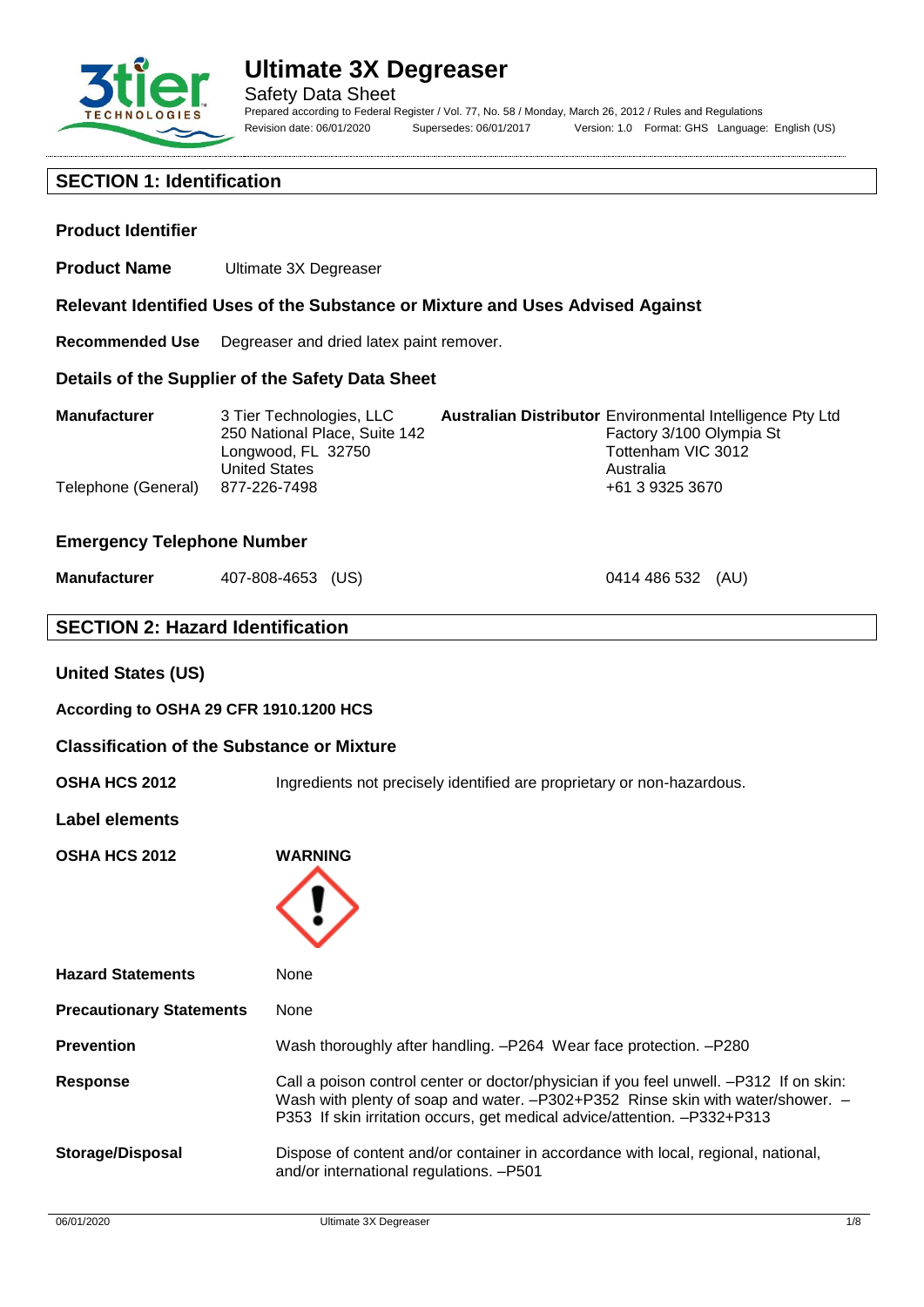Safety Data Sheet Prepared according to Federal Register / Vol. 77, No. 58 / Monday, March 26, 2012 / Rules and Regulations

## **Other Hazards**

### **OSHA HCS 2012**

### **Other Information**



# **SECTION 3: Composition/Information on Ingredients**

**Substances** Material does not meet the criteria of a substance.

### **Mixtures**

| <b>Hazardous Components</b> |                    |           |                       |                                                                              |                 |
|-----------------------------|--------------------|-----------|-----------------------|------------------------------------------------------------------------------|-----------------|
| <b>Chemical Name</b>        | <b>Identifiers</b> | %(weight) | <b>LD50/LC50</b>      | <b>Classifications</b><br><b>According to</b><br><b>Regulation/Directive</b> | <b>Comments</b> |
| EDTA-tetrasodium<br>salt    | CAS # 64-02-8      | $1 - 4%$  | 3030 mg/kg oral, rat  | OSHA HCS 2012:<br>Acute Tox. Oral Cat.<br>4, Serious Eye<br>Damage Cat. 1    | <b>NDA</b>      |
| 2-Butoxyethanol             | CAS # 111-76-2     | $3 - 5%$  | 1480 mg/kg oral, rat  | OSHA HCS 2012:<br>Eye Irrit. Cat. 2, Skin<br>Irrit. Cat 2                    | <b>NDA</b>      |
| Nonionic surfactant         | Proprietary        | $2 - 5%$  | >2000 mg/kg oral, rat | Not Available                                                                | <b>NDA</b>      |

*See Section 11 for Toxicology Information*

### **SECTION 4: First aid measures**

#### **Description of First Aid Measures**

**Inhalation** Move victim to fresh air. If symptoms persist, call a physician.

**Skin** Flush with water. Wash with soap and water. Call a physician if irritation persists.

- **Eye** Immediately flush with water for 15 minutes. Remove contact lenses, if applicable, and continue rinsing with water. Call a physician if irritation persists.
- **Ingestion** Do not induce vomiting. Rinse mouth with water. Call a physician immediately. Never give anything by mouth if victim is unconscious, is rapidly losing consciousness, or is convulsing.

### **Most Important Symptoms and Effects, Both Acute and Delayed**

Refer to Section 11: Toxicological Information.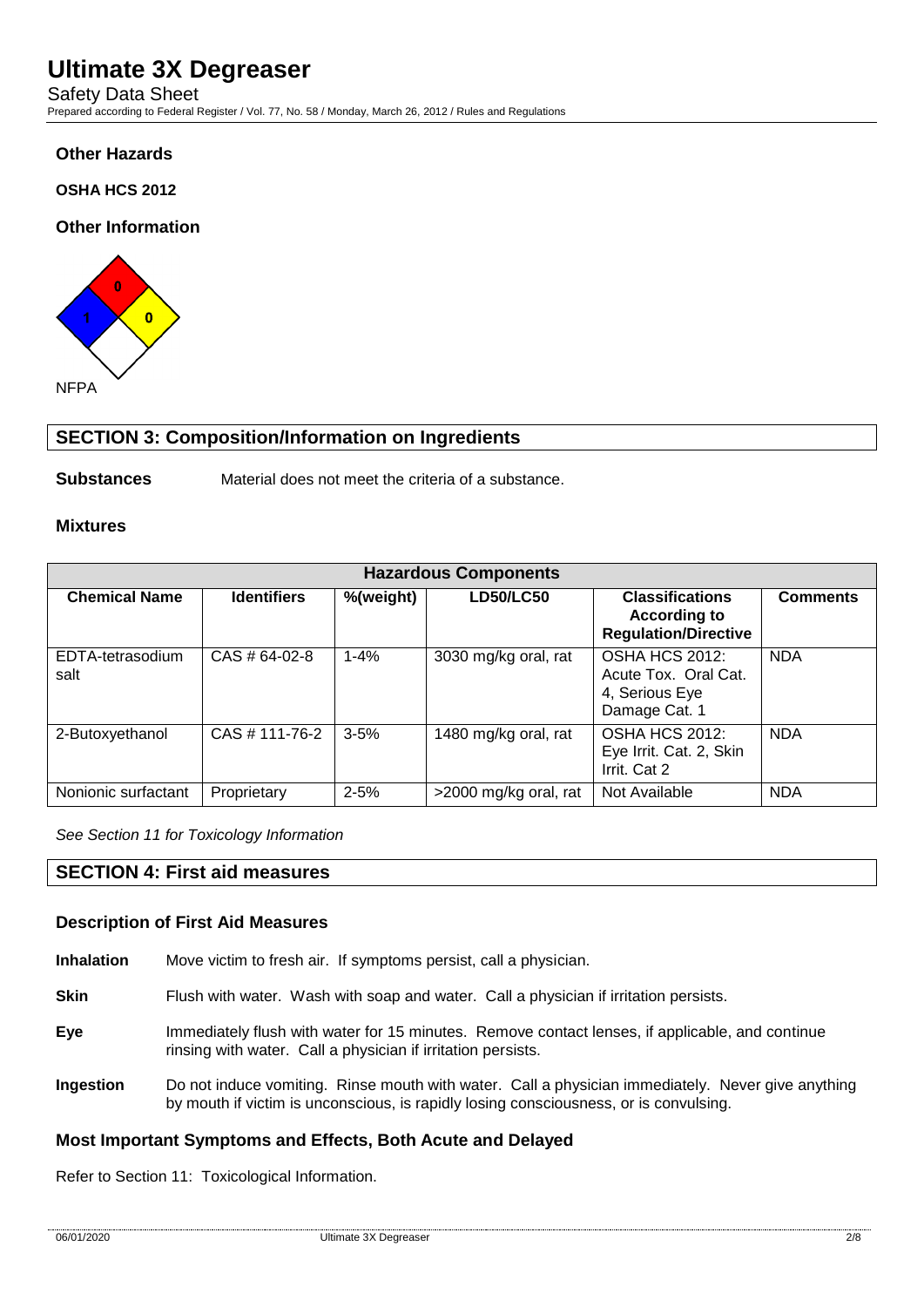Safety Data Sheet Prepared according to Federal Register / Vol. 77, No. 58 / Monday, March 26, 2012 / Rules and Regulations

### **Indication of Any Medical Attention and Special Treatment Needed**

### **Notes to Physician**

All treatments should be based on observed signs and symptoms of distress in patient. Consideration should be given to the possibility that overexposure to materials other than this product may have occurred.

*See Section 2 for Potential Health Effects*

### **SECTION 5: Fire-Fighting Measures**

| <b>Extinguishing Media</b>                            |                                                                                                                                                                              |  |  |
|-------------------------------------------------------|------------------------------------------------------------------------------------------------------------------------------------------------------------------------------|--|--|
| <b>Suitable Extinguishing Media</b>                   | Water and foam are suitable.                                                                                                                                                 |  |  |
| <b>Unsuitable Extinguishing Media</b>                 | Not applicable.                                                                                                                                                              |  |  |
| Special Hazards Arising From the Substance or Mixture |                                                                                                                                                                              |  |  |
| <b>Unusual Fire and Explosion Hazards</b>             | Not applicable.                                                                                                                                                              |  |  |
| <b>Hazardous Combustion Products</b>                  | May include and are not limited to oxides of carbon.                                                                                                                         |  |  |
| <b>Advice for Firefighters</b>                        | No special firefighting equipment is needed; however, self-contained<br>breathing apparatus and protective clothing should be worn in fighting<br>fires involving chemicals. |  |  |

### **SECTION 6: Accidental Release Measures**

#### **Personal Precautions, Protective Equipment and Emergency Procedures**

**Personal Precautions** Store in safe place. Wear rubber gloves for prolonged exposure. Wash material off skin with plenty of soap and water. Wash clothing and footwear before reuse. Always wash hands thoroughly after use.

**Emergency Procedures** Not applicable.

**Environmental Precautions**

### **Methods and Material for Containment and Cleaning Up**

**Containment/Clean-Up Measures** Before attempting to clean-up, refer to hazard data. Small spills may be absorbed with non-reactive absorbent and placed in suitable, covered, labeled containers. Prevent large spills from entering sewers and waterways. Contact emergency services and supplier for advice.

## **SECTION 7: Handling and Storage**

### **Precautions for Safe Handling**

**Handling Handling Example 20 Use rubber gloves for prolonged exposure. Safety goggles are** recommended.

### **Conditions for Safe Storage, Including Any Incompatibilities**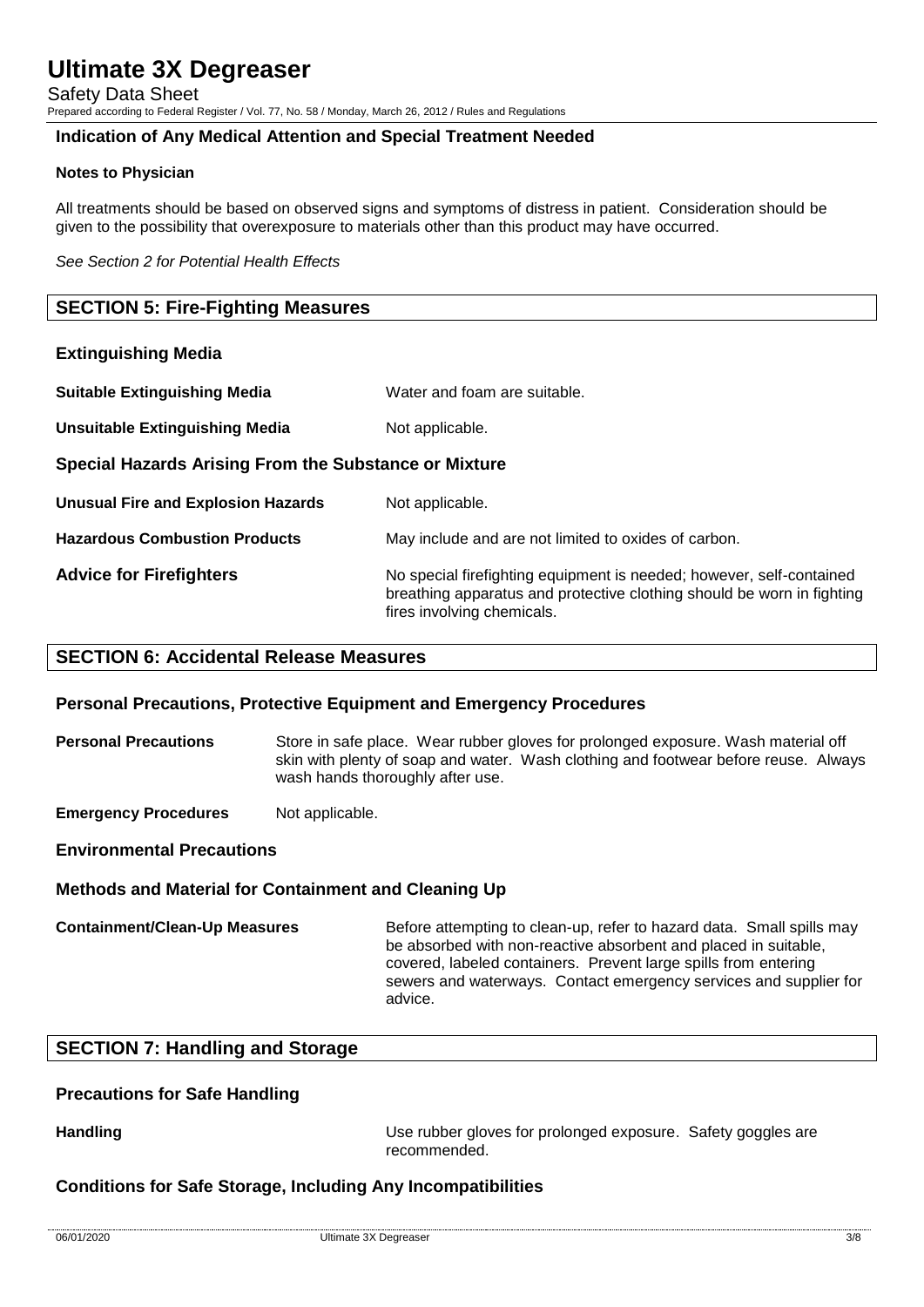Safety Data Sheet

Prepared according to Federal Register / Vol. 77, No. 58 / Monday, March 26, 2012 / Rules and Regulations

**Storage** Keep out of reach of children. Store in a closed container away from incompatible materials.

**Incompatible Materials or Ignition Sources** Strong oxidizing agents, acids.

# **SECTION 8: Exposure Controls/Personal Protection**

| <b>Control Parameters</b> |  |
|---------------------------|--|
|                           |  |

**Exposure Controls**

**Engineering Measures/Controls** None specified.

**Personal Protective Equipment**



**Pictograms**

**Respiratory** MSHA-NIOSH approved. No special precautions required.

**Eye/Face** Protective eye goggles are recommended.

**Hands** Wear rubber gloves for prolonged exposure; rinse completely from skin after contact.

**Skin/Body** No special precautions required; rinse completely from skin after contact.

**General Industrial Hygiene Considerations** None specifed.

**Environmental Exposure Controls** None specified.

# **SECTION 9: Physical and Chemical Properties**

### **Information on Physical and Chemical Properties**

| <b>Material Description</b>      |                                     |                                          |                                     |
|----------------------------------|-------------------------------------|------------------------------------------|-------------------------------------|
| <b>Physical Form</b>             | Liquid                              | <b>Appearance - Description</b>          | Clear liquid with a<br>mild odor    |
| Color                            | Clear                               | Odor                                     | Mild                                |
| Taste                            | Data Lacking                        | <b>Particulate Type</b>                  | Not relevant                        |
| <b>Particulate Size</b>          | Not relevant                        | <b>Aerosol Type</b>                      | Not relevant                        |
| <b>Odor Threshold</b>            | Data Lacking                        | <b>Physical and Chemical Properties</b>  | Data Lacking                        |
| <b>General Properties</b>        |                                     |                                          |                                     |
| <b>Boiling Point</b>             | 100 C                               | <b>Melting Point</b>                     | Data Lacking                        |
| <b>Decomposition Temperature</b> | Data Lacking                        | <b>Heat of Decomposition</b>             | Data Lacking                        |
| рH                               | $12.0 - 12.5$                       | <b>Specific Gravity/Relative Density</b> | $1.0 - 1.1$                         |
| <b>Density</b>                   | Data Lacking                        | <b>Bulk Density</b>                      | Data Lacking                        |
| <b>Water Solubility</b>          | Soluble                             | <b>Solvent Solubility</b>                | Not relevant                        |
| <b>Viscosity</b>                 | Similar to water.                   | <b>Explosive Properties</b>              | Classification criteria<br>not met. |
| <b>Oxidizing Properties</b>      | Classification<br>criteria not met. |                                          |                                     |
| 06/01/2020                       | Ultimate 3X Degreaser               |                                          | 4/8                                 |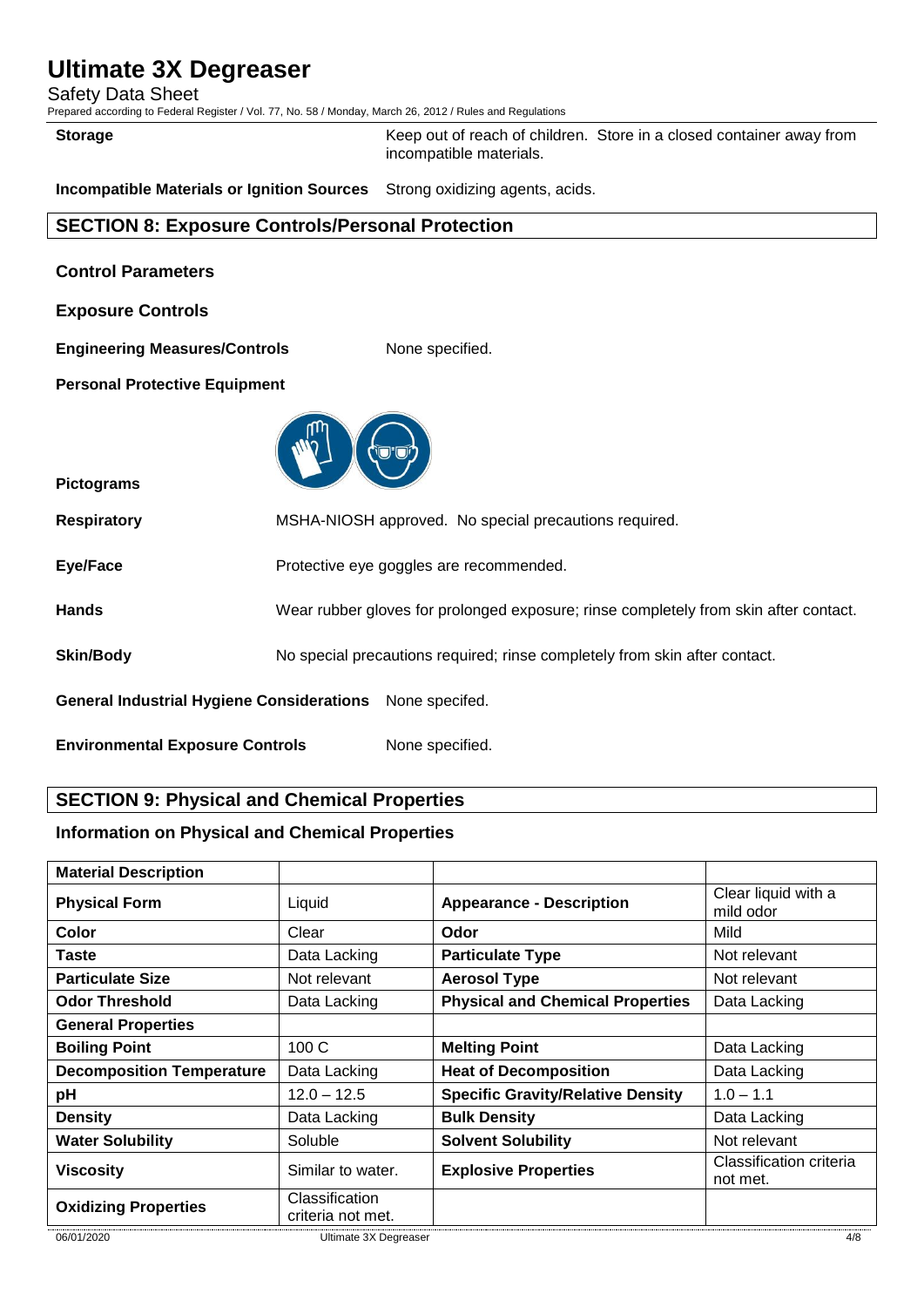Safety Data Sheet

Prepared according to Federal Register / Vol. 77, No. 58 / Monday, March 26, 2012 / Rules and Regulations

| <b>Volatility</b>                                                      |              |                                                      |               |
|------------------------------------------------------------------------|--------------|------------------------------------------------------|---------------|
| <b>Vapor Pressure</b>                                                  | Not relevant | <b>Vapor Density</b>                                 | Not relevant  |
| <b>Evaporation Rate</b>                                                | Data Lacking | VOC (Wt.)                                            | Data Lacking  |
| VOC (Vol.)                                                             | Data Lacking | <b>Volatiles (Wt.)</b>                               | Data Lacking  |
| <b>Volatiles (Vol.)</b>                                                | Data Lacking |                                                      |               |
| <b>Flammability</b>                                                    |              |                                                      |               |
| <b>Flash Point</b>                                                     | Not relevant | <b>UEL</b>                                           | Not relevant  |
| <b>LEL</b>                                                             | Not relevant | Autoignition                                         | Not relevant  |
| <b>Self-Accelerating</b><br><b>Decomposition Temperature</b><br>(SADT) | Not relevant | <b>Heat of Combustion</b>                            | Not relevant  |
| <b>Burning Time</b>                                                    | Not relevant | <b>Flame Duration</b>                                | Not relevant  |
| <b>Flame Height</b>                                                    | Not relevant | <b>Flame Extension</b>                               | Not relevant  |
| <b>Ignition Distance</b>                                               | Not relevant | <b>Flammability (solid, gas)</b>                     | Non-flammable |
| Environmental                                                          |              |                                                      |               |
| Half-Life                                                              | Data Lacking | <b>Octanol/Water Partition</b><br><b>Coefficient</b> | Data Lacking  |
| <b>Coefficient of Water/Oil</b><br><b>Distribution</b>                 | Data Lacking | <b>Bioaccumulation Factor</b>                        | Data Lacking  |
| <b>Bioconcentration Factor</b>                                         | Data Lacking | <b>Biochemical Oxygen Demand</b><br><b>BOD/BOD5</b>  | Data Lacking  |
| <b>Chemical Oxygen Demand</b>                                          | Data Lacking | <b>Persistence</b>                                   | Data Lacking  |
| Degredation                                                            | Data Lacking |                                                      |               |

# **SECTION 10: Stability and Reactivity**

| <b>Reactivity</b>                         | No dangerous reaction known under conditions of normal use.                           |
|-------------------------------------------|---------------------------------------------------------------------------------------|
| <b>Chemical Stability</b>                 | Stable under normal temperatures and pressures.                                       |
| <b>Possibility of Hazardous Reactions</b> | Not available.                                                                        |
| <b>Conditions to Avoid</b>                | None.                                                                                 |
| <b>Incompatible Materials</b>             | Strong oxidizing agents, acids.                                                       |
| <b>Hazardous Decomposition Products</b>   | May include and are not limited to oxides of carbon, when heated to<br>decomposition. |

# **SECTION 11: Toxicological Information**

| <b>Component Name</b> | <b>CAS</b>  | <b>Data</b>                                |
|-----------------------|-------------|--------------------------------------------|
| EDTA-tetrasodium salt | 64-02-8     | Acute toxicity LD50 3030 mg/kg oral, rat   |
| 2-Butoxyethanol       | 111-76-2    | Acute toxicity LD50 1480 mg/kg oral, rat   |
| Nonionic Surfactant   | Proprietary | Acute toxicity LD50 > 2000 mg/kg oral, rat |

| <b>GHS Properties</b>    | <b>Classification</b>                                |
|--------------------------|------------------------------------------------------|
| <b>Acute Toxicity</b>    | <b>OSHA HCS 2012</b> Classification criteria not met |
| <b>Aspiration Hazard</b> | <b>OSHA HCS 2012</b> Classification criteria not met |
| <b>Carcinogenicity</b>   | <b>OSHA HCS 2012</b> Classification criteria not met |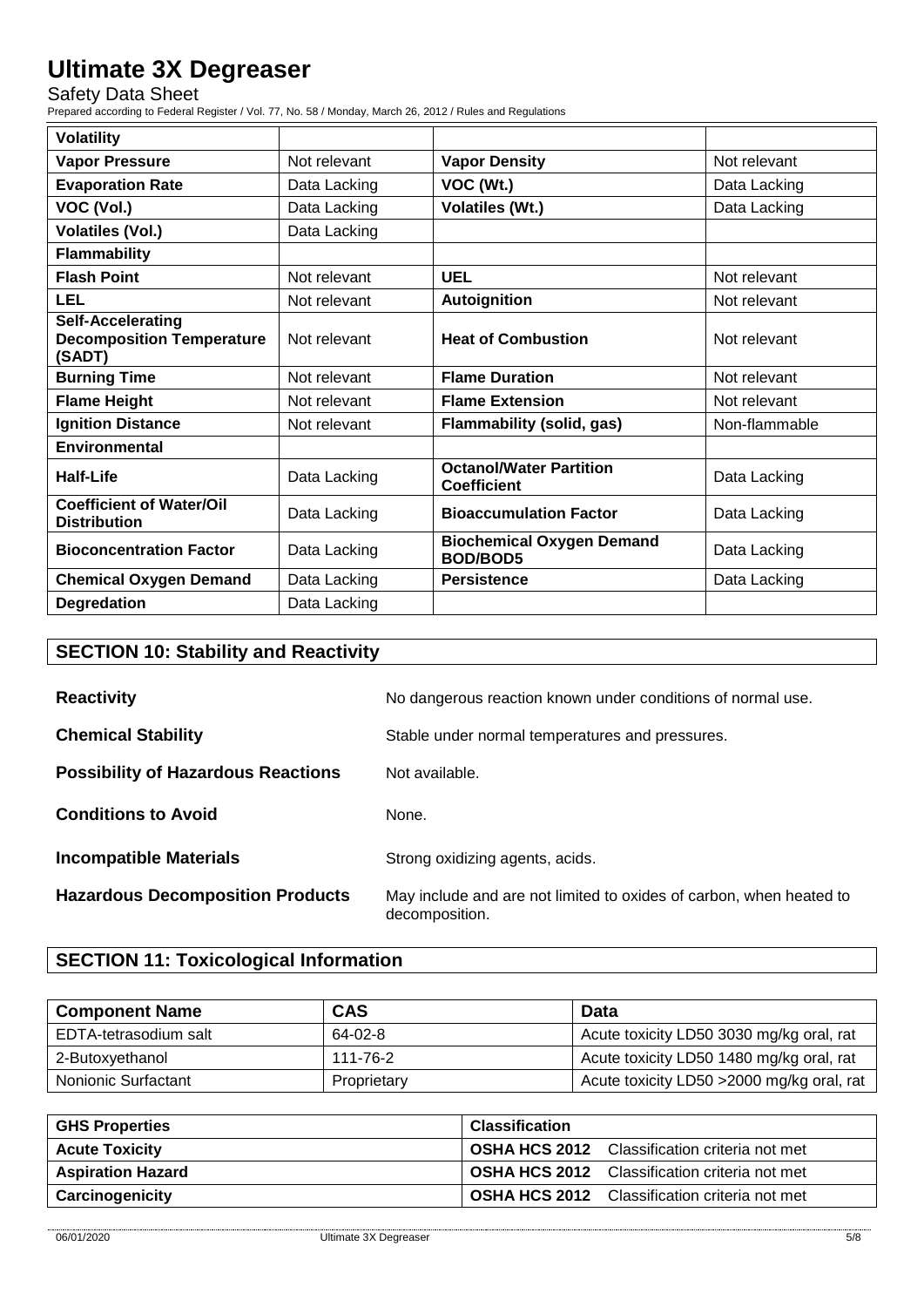Safety Data Sheet

Prepared according to Federal Register / Vol. 77, No. 58 / Monday, March 26, 2012 / Rules and Regulations

| <b>Germ Cell Mutagenicity</b>        |                      | <b>OSHA HCS 2012</b> Classification criteria not met |
|--------------------------------------|----------------------|------------------------------------------------------|
| <b>Respiratory Sensitization</b>     |                      | <b>OSHA HCS 2012</b> Classification criteria not met |
| <b>Serious Eye Damage/Irritation</b> |                      | OSHA HCS 2012 Mild Irritant Cat. 2, Subcat. 2A       |
| <b>Skin Corrosion/Irritation</b>     |                      | <b>OSHA HCS 2012</b> Classification criteria not met |
| <b>Skin Sensitization</b>            |                      | <b>OSHA HCS 2012</b> Mild Skin Irritation Category 3 |
| <b>STOT-RE</b>                       | <b>OSHA HCS 2012</b> | Category 2                                           |
| <b>STOT-SE</b>                       | <b>OSHA HCS 2012</b> | Category 3                                           |
| <b>Toxicity for Reproduction</b>     |                      | <b>OSHA HCS 2012</b> Classification criteria not met |

# **Information of Toxicological Effects**

**Target Organs** None

### **Route(s) of Entry/Exposure**

Potential Health Effects

### Inhalation

|           | Acute (Immediate)        | Can cause nose, throat, and respiratory tract irritation.                    |  |  |
|-----------|--------------------------|------------------------------------------------------------------------------|--|--|
|           | <b>Chronic (Delayed)</b> | No data available.                                                           |  |  |
| Skin      |                          |                                                                              |  |  |
|           | <b>Acute (Immediate)</b> | Contact can cause irritation.                                                |  |  |
|           | <b>Chronic (Delayed)</b> | Prolonged or repeated exposure can cause drying, defatting, and dermatitis.  |  |  |
| Eye       |                          |                                                                              |  |  |
|           | <b>Acute (Immediate)</b> | Contact can cause irritation.                                                |  |  |
|           | <b>Chronic (Delayed)</b> | No data available.                                                           |  |  |
| Ingestion |                          |                                                                              |  |  |
|           | <b>Acute (Immediate)</b> | Harmful if swallowed. May cause stomach distress and other medical problems. |  |  |
|           | <b>Chronic (Delayed)</b> | No data available.                                                           |  |  |

# **SECTION 12: Ecological information**

| <b>Toxicity</b>                      | Material data lacking                                                               |
|--------------------------------------|-------------------------------------------------------------------------------------|
| <b>Persistence and Degradability</b> | Material data lacking.                                                              |
| <b>Bioaccumulative Potential</b>     | Material data lacking.                                                              |
| <b>Mobility in Soil</b>              | Material data lacking.                                                              |
| <b>Other Adverse Effects</b>         | No studies have been found.                                                         |
| <b>Other Information</b>             | No data is available on the adverse effects of this material on the<br>environment. |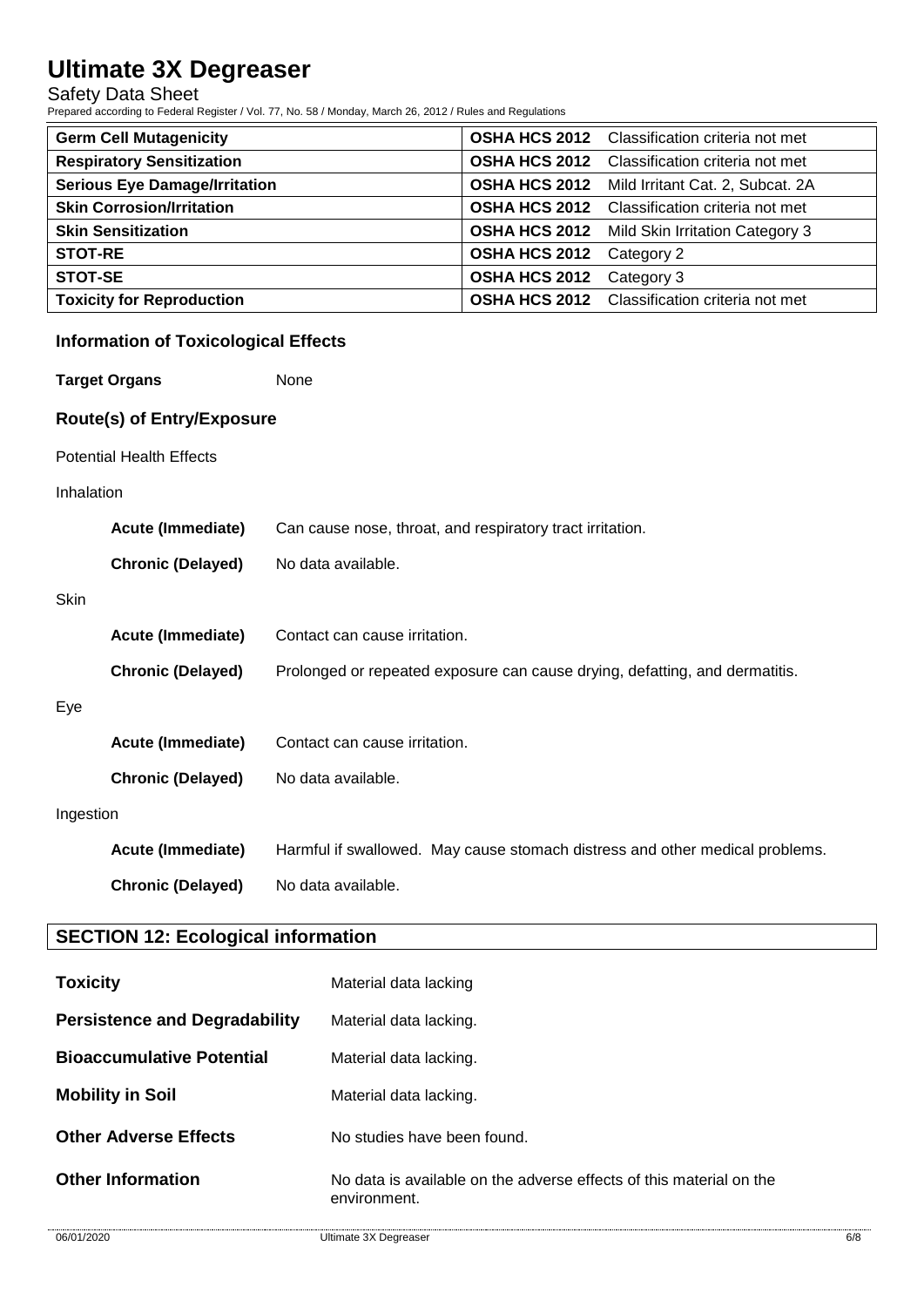Safety Data Sheet

Prepared according to Federal Register / Vol. 77, No. 58 / Monday, March 26, 2012 / Rules and Regulations

# **SECTION 13: Disposal Considerations**

### **Waste Treatment Methods**

- **Product Waste** Dispose of content in accordance with local, regional, national, and/or international regulations.
- **Packaging Waste** Dispose of container in accordance with local, regional, national, and/or international regulations.

# **SECTION 14: Transport Information**

|                  | <b>14.1 UN</b><br><b>Number</b> | <b>14.2 UN</b><br><b>Proper Shipping</b><br><b>Name</b> | 14.3<br><b>Transport Hazard</b><br>Class(es) | 14.4 Packing<br>Group | 14.5<br><b>Environmental</b><br><b>Hazards</b> |
|------------------|---------------------------------|---------------------------------------------------------|----------------------------------------------|-----------------------|------------------------------------------------|
| <b>DOT</b>       | Not applicable                  | $(N.O.I.)$ Non<br>Hazardous                             | Not applicable                               | Not applicable        | Not applicable                                 |
| <b>TDG</b>       | Not applicable                  | Not applicable                                          | Not applicable                               | Not applicable        | Not applicable                                 |
| <b>IMO/IMDG</b>  | Not applicable                  | Not applicable                                          | Not applicable                               | Not applicable        | Not applicable                                 |
| <b>IATA/ICAO</b> | Not applicable                  | Not applicable                                          | Not applicable                               | Not applicable        | Not applicable                                 |

### **Special Precautions for User** None specified.

**Transport in Bulk According to**

**Annex II of MARPOL 73/78**

**The IBC Code** None specified.

# **SECTION 15: Regulatory information**

## **Safety, Health and Environmental Regulations/Legislation Specific for the**

### **Substance or Mixture**

## **SARA Hazard Classifications**

| <b>State Right to Know</b> |             |     |           |           |  |
|----------------------------|-------------|-----|-----------|-----------|--|
| <b>Component</b>           | CAS         | МA  | <b>NJ</b> | <b>PA</b> |  |
| EDTA-tetrasodium salt      | 64-02-8     | No. | Yes       | No        |  |
| 2-Butoxyethanol            | 111-76-2    | No. | Yes       | No        |  |
| Nonionic Surfactant        | Proprietary | No  | No        | No        |  |

| Inventory             |             |                            |                            |                            |  |  |
|-----------------------|-------------|----------------------------|----------------------------|----------------------------|--|--|
| <b>Component</b>      | <b>CAS</b>  | <b>Canada DSL</b>          | <b>Canada NDSL</b>         | <b>TSCA</b>                |  |  |
| EDTA-tetrasodium salt | 64-02-8     | All ingredients are listed | All ingredients are listed | All ingredients are listed |  |  |
| 2-Butoxyethanol       | 111-76-2    | All ingredients are listed | All ingredients are listed | All ingredients are listed |  |  |
| Nonionic Surfactant   | Proprietary | All ingredients are listed | All ingredients are listed | All ingredients are listed |  |  |